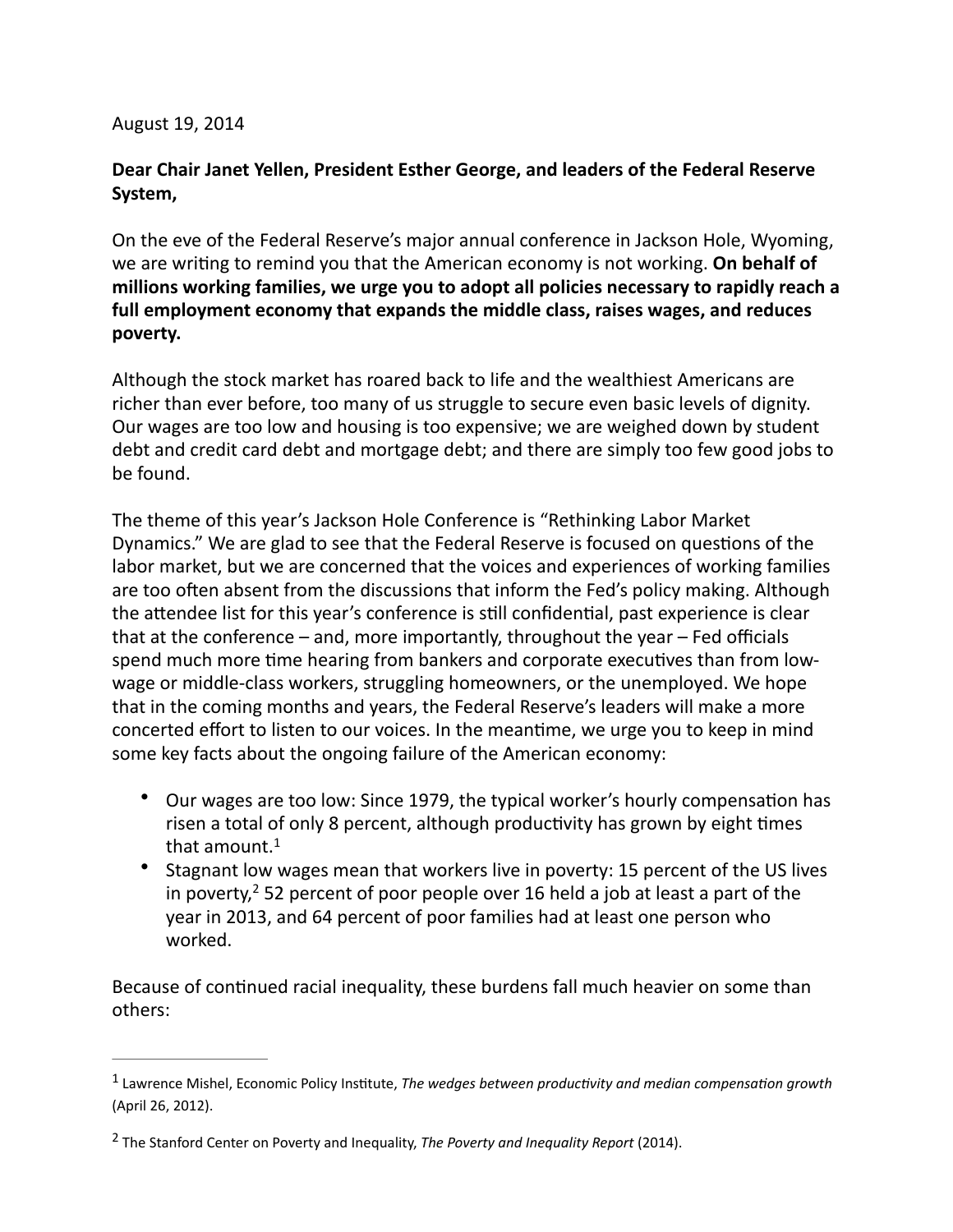- Twenty-seven percent of blacks and 26 percent of Hispanics live in poverty. The racial wage gap is huge and the racial wealth gap is even bigger.<sup>3</sup>
- Women of color are at the greatest disadvantage: On average, Hispanic women are paid only 61 cents and black women are paid only 69 cents for every dollar that white men are paid.

These are appalling statistics for the richest and most powerful country in the world. We should demand much more of the American economy. A healthy economy, built from the middle-out, will feature jobs for everybody who wants to work and significantly rising wages.

Some elite voices have begun to assert that the economy is now in good shape and that the real threat is that workers' wages will rise too quickly.<sup>4</sup> Tens of millions of working families would beg to differ, and we strongly urge the Federal Reserve to reject the calls to raise interest rates and slow the economy down.

## Instead, the Fed should commit seriously to both sides of its statutory dual mandate and create the conditions necessary for genuine maximum employment.

After years of economic stagnation, weak labor markets, and widening inequality, it is crucial that the Federal Reserve declare that its goal is full-employment that expands the middle class and reduces poverty. The Fed should drop pre-set unemployment targets (that may or may not be associated with inflationary pressures) and substitute instead a clear declaration that it will not tighten before wage growth is rising significantly faster than productivity growth.

Rising wages, a growing middle class, and shrinking poverty are the conditions that will create long-run stable growth and an economy that works for everyone.

Sincerely,

The members of: Action for the Common Good **Action North Carolina Action United** Alliance for a Just Society Alliance of Californians for Community Empowerment Arkansas Community Organization

American Federation of Teachers California Reinvestment Coalition Campaign for America's Future Center for Community Change Center for Effective Government Center for Popular Democracy Center for Working Families

<sup>&</sup>lt;sup>3</sup> The Stanford Center on Poverty and Inequality, The Poverty and Inequality Report (2014).

<sup>&</sup>lt;sup>4</sup> See, e.g., Martin Feldstein, Wall Street Journal, *Warning: Inflation Is Running Above 2%* (June 9, 2014) ("Research suggests that unemployment may not restrain wages. If so, real trouble may be ahead.).